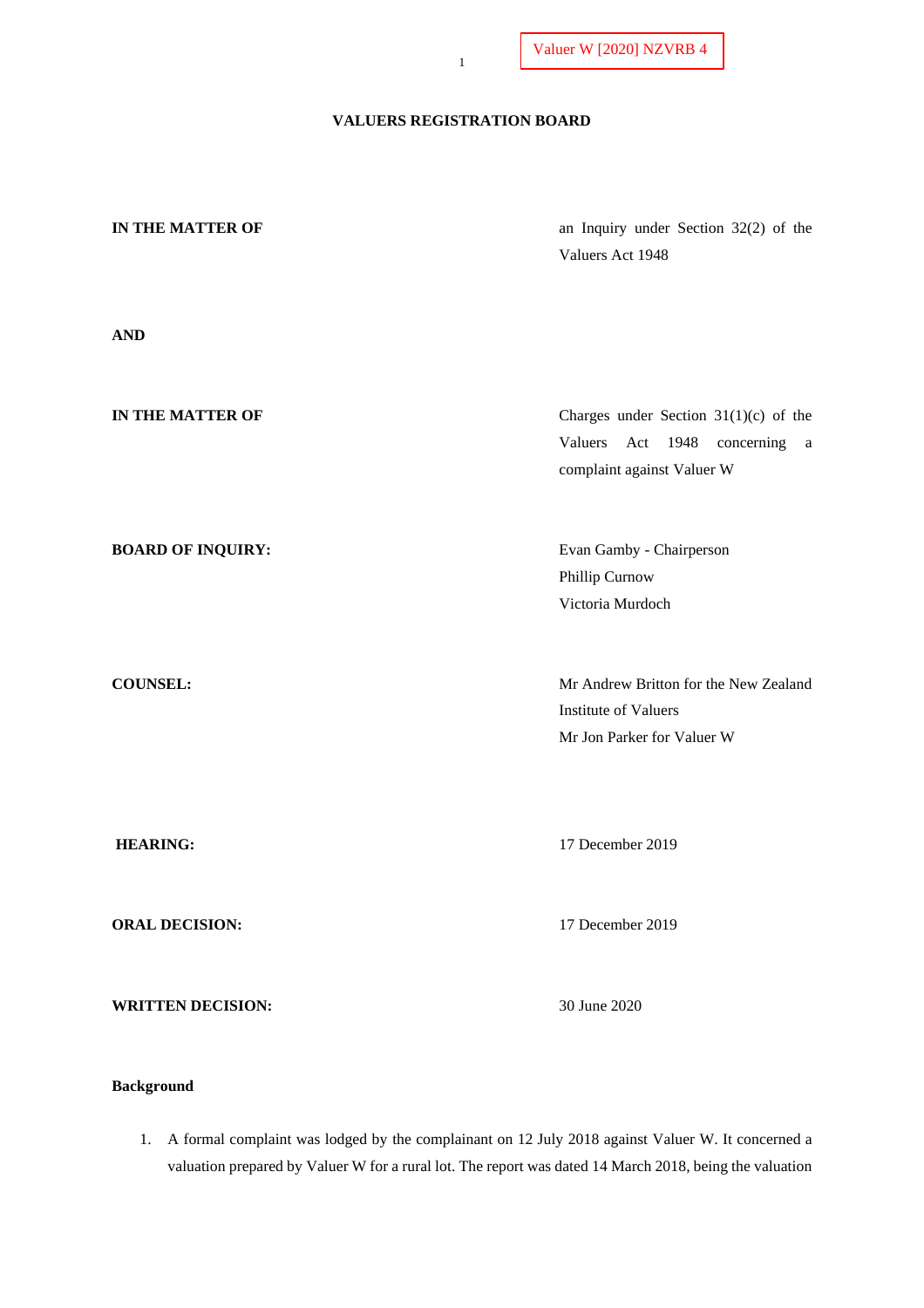date. The complainant alleged that Valuer W had provided a 'fake valuation' and that she was worried the price paid did not reflect the value of the property.

- 2. The complainant instructed Valuer W to prepare a valuation, following a conversation with them on 7 March 2018. Valuer W advised her that the valuation provided by the owner was two years old and could not be relied on.
- 3. Valuer W's email instruction acceptance to the complainant included a note of the fee and a standard Scope of Work document. The email stated that the valuation would be provided for the bank by 19 March at the latest.
- 4. The Scope of Work is a standard document set out in numbered paragraphs. When read together with the email dated 7 March 2018, they confirmed the date for providing the report, what valuation work was to be done and the fee that would be charged. The Scope of Work was not subsequently amended.
- 5. Sections within the Standard Scope of Work document relevant to the complaint are:
	- 1. The registered valuer will complete the valuation
	- 6. Unless otherwise stated in the report the date of valuation will be the date of inspection of the property.
	- 10. The valuation will be undertaken in conformity with International Valuation Standards (IVS)
	- 12. In the event that unforeseen complications arise, necessitating our additional time and resources to complete the instruction we will immediately contact you to discuss the additional charges and to obtain your further authorisation."
- 6. The valuation report, which became the first report, was provided on the 20th of March 2018. It correctly described the property but, inadvertently, included an outline and photo of an adjoining site. The error was drawn to Valuer W's attention by the complainant. They re-issued the report later that day with the correct site identified. The photo was removed. This became the second report. Both reports were signed.
- 7. The Board noted that both reports in the investigation bundle included a record of title identifier searched on 12 October 2016. There was no indication that the title was searched for the purpose of the current valuation.
- 8. The Board also noted that the re-issued second report did not refer to the changes made from the first report, both reports being issued on 20 March 2018 and both dated 14 March 2018. The Board has, on previous occasions, confirmed that re-issuing of reports is acceptable, but version control is required. The purpose of version control is to ensure that two reports prepared as at the same date with different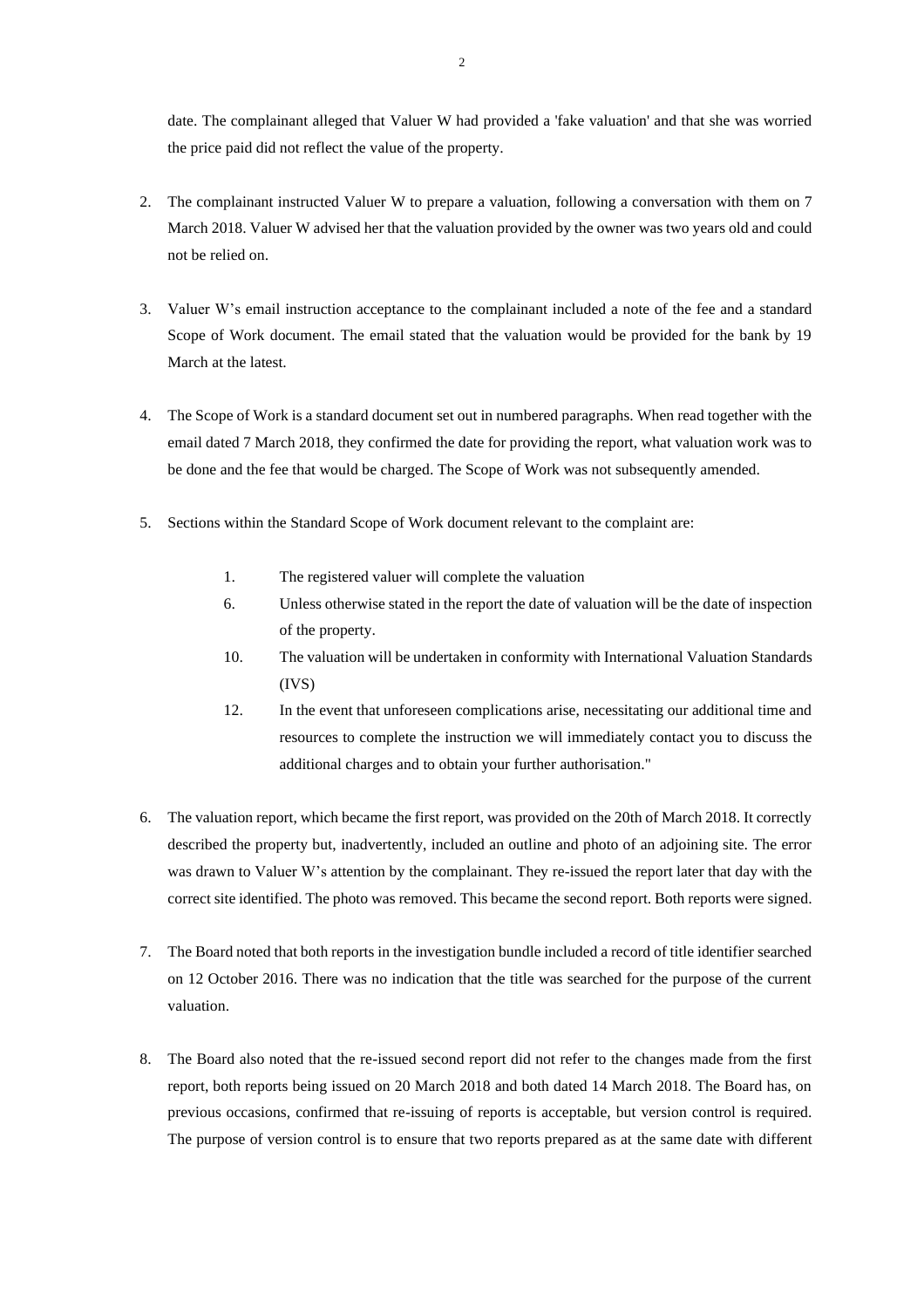details are distinguishable. The earlier report should be withdrawn and all known parties who might seek to rely on the earlier report advised.

- 9. The Board is aware that withdrawing a signed report which may have been forwarded to another party, such as a lender, is not always easily achieved, but all efforts must be made to prevent its use, even to the extent of obtaining advice from the party to whom the report has been addressed that it will not be relied upon. The Board reinforces its advice in previous decisions that where a signed report is retracted or replaced, it must be clear to a reader of the replacement report that an earlier report exists and has been withdrawn. Changes that have been made in the replacement report are to be recorded in the later document and the report noted as a subsequent version.
- 10. In this case errors were immediately picked up by the complainant, a replacement report was provided but the first report was not withdrawn.
- 11. In her complaint, the complainant advised that she challenged Valuer W by email following their conversations, that she did not believe they had inspected the property and had merely copied and pasted from an earlier valuation. There was further correspondence between them.
- 12. On 6th December 2018, Valuer W wrote an apology to the complainant, the relevant section being repeated below:

*Apology*

- *5. In our telephone discussion of 22 March 2018, I had understood the thrust of your concern at that time was that my valuation was a 'cut and paste' job, and therefore a fake and a rip off. I tried to explain to you that this was not correct - that I was very familiar with the property and that my valuation was properly undertaken by reference to recent sales evidence.*
- *6. However, I do accept, and apologise unreservedly for:*
- *7. Not undertaking an inspection of the property prior to completing my valuation (and using photos that were not current), and*
- *8. Giving you the impression that I had undertaken such an inspection in our discussion. Indeed, our invoice also refers to an inspection and should have not done so - this was an error.*
- 13. Other sections of the apology letter provided detail as to how the matter occurred, that Valuer W had intended to inspect on the 16th of March but their other inspection in the area took longer than anticipated. As a result of other work commitments, they were unable to return prior to the finance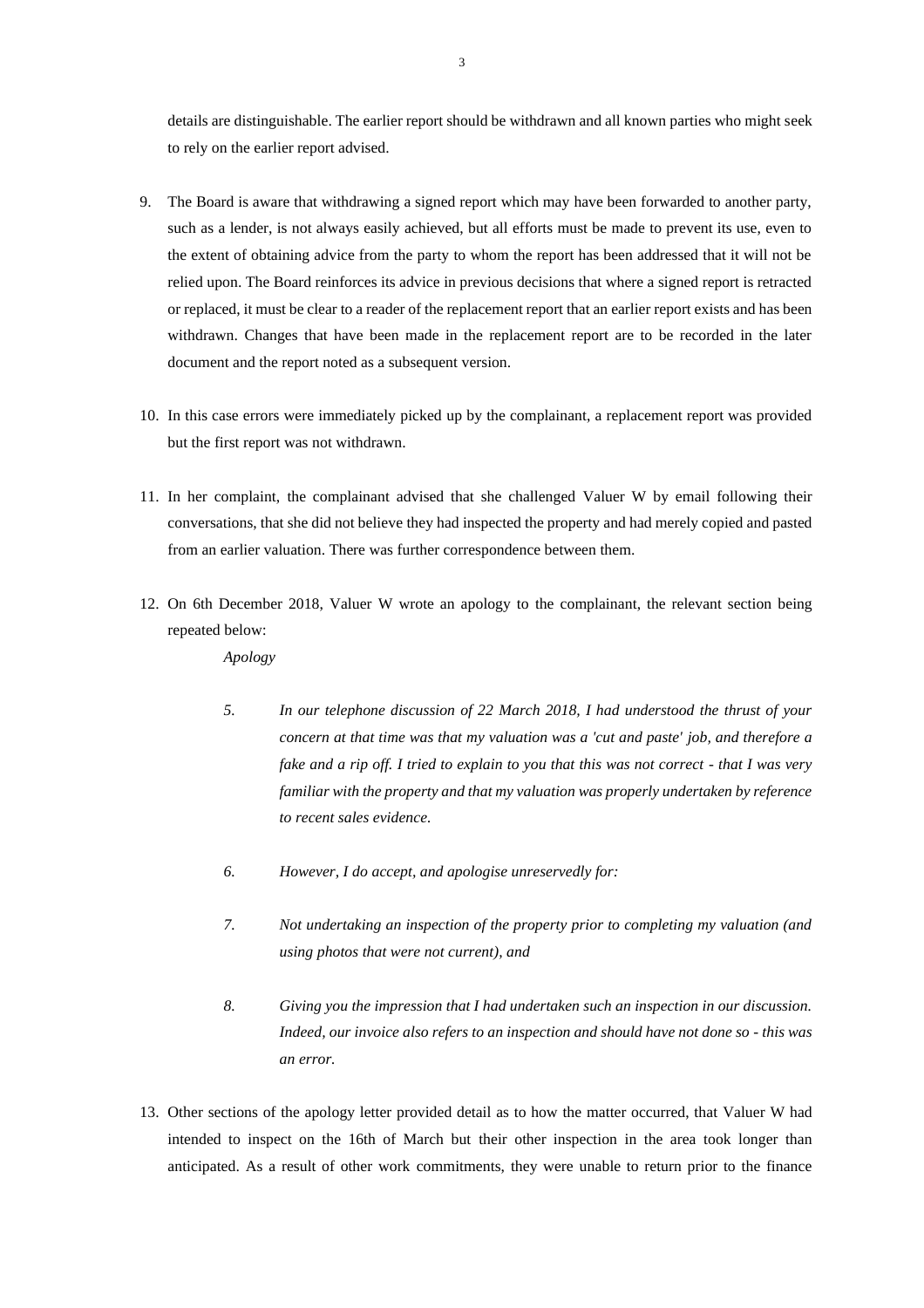condition date so they elected to release the valuation and in hindsight recognised this was the wrong decision. They were confident that they were very familiar with the site having inspected it less than 18 months earlier and driven past the property on multiple occasions since. The apology letter reinforced their position that there was no intention to mislead by Valuer W.

14. At this point, the Board noted the following:

(i) There was a completed Scope of Work which clearly set out the obligations of Valuer W to the complainant.

(ii) The report was completed based on recent market evidence for which there was no issue in terms of market value.

(iii) The reports appear to rely on documents obtained from an earlier report such as the title which, if it was searched again, was not included in either the first or the second report.

(iv) The report is dated 14 March 2018 and was prepared prior to the date Valuer W was to undertake the inspection.

(v) No inspection was undertaken on 14 March 2018 or 16th March 2018.

(vi) The first report contained an outline of the wrong site and a photo which did not pertain to the correct site.

- (vii) The revised second report did not note that it was a replacement for the first report.
- (viii) No changes made relative to the first report were noted in the second report, and
- (ix) The first report was not withdrawn.

# **Categorisation of Complaint**

15. The Board was satisfied that this matter related to a breach of the Code of Ethics.

# **The Charges**

The charges prepared are:

*Section 31(1)(c) of the Valuers Act 1948:*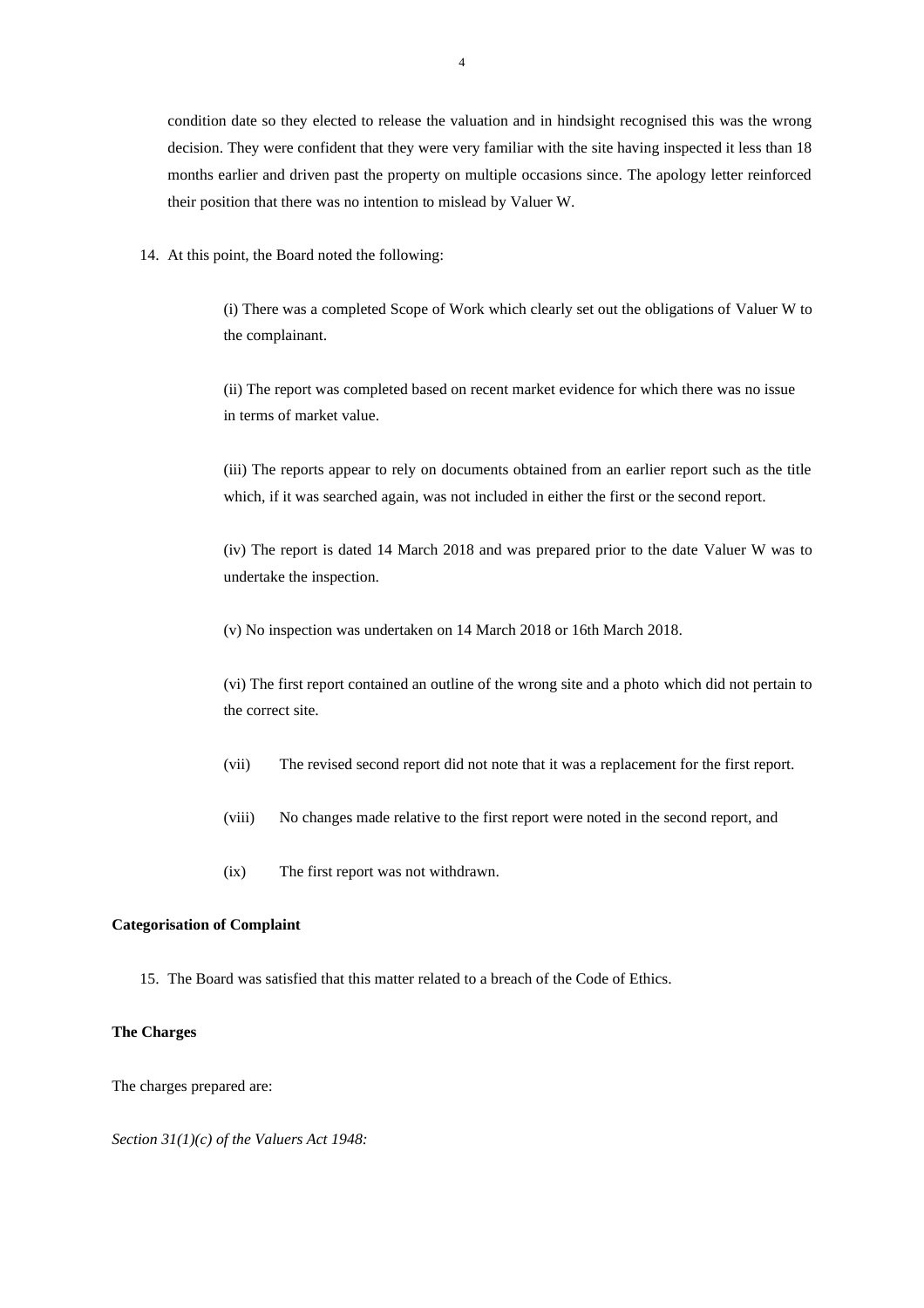*You have been charged with such incompetent conduct in the performance of your duties as a valuer as renders you liable to a penalty provided by the Valuers Act 1948 in that in compiling a valuation report dated 14 March 2018 with respect to a property you certified a statement which was known by you to have been false, namely you certified that you had inspected the valued property on 14 March 2018 when you had not inspected the valued property on that date, and therefore breached clause 1.4 of the New Zealand Institute of Valuers' Code of Ethics.*

*Section 31(1)(c) of the Valuers Act 1948:*

*You have been charged with such incompetent conduct in the performance of your duties as a valuer as renders you liable to a penalty provided by the Valuers Act 1948 in that in compiling a valuation report dated 14 March 2018 with respect to a property you failed to exercise the utmost care and good faith to ensure the maintenance of the highest standards in the preparation of the valuation report and therefore breached clause 1.5 of the New Zealand Institute of Valuers' Code of Ethics.*

## *Particulars*

a) You failed to communicate in the scope of work to your client prior to completion of the assignment any limitations or restrictions of your inspection of the valued property, namely that you were not inspecting the valued property, in breach of IVS101 Scope of Work clause 20.3 and/or 30.2; and/or

b) You failed to provide sufficient information necessary for a proper understanding of the valuation in that you failed to disclose a limiting condition that was relevant to the valuation, namely that you had not inspected the valued property, in breach of IVS103 Reporting.

### **Withdrawal of Charge 2**

- 16. The Board received an application on behalf of Valuer W seeking withdrawal of Charge 2.
- 17. The application outlined the history of the matter. The complainant entered into an agreement which included a finance condition to be satisfied by 22 March 2019. As a result of that finance condition, the valuation was to be prepared by the 19th of March to ensure there was enough time for finance to be obtained.
- 18. Valuer W prepared a draft report on or prior to 14 March 2018, intending to inspect the property on 16 March 2018. They made investigations of local real estate agents regarding the state of the market and investigated recent sales. As a result of an earlier inspection taking longer than anticipated, they were not able to get to the property on the 16th of March. For various reasons, notably working very long hours, they were struggling to meet deadlines and were under significant pressure.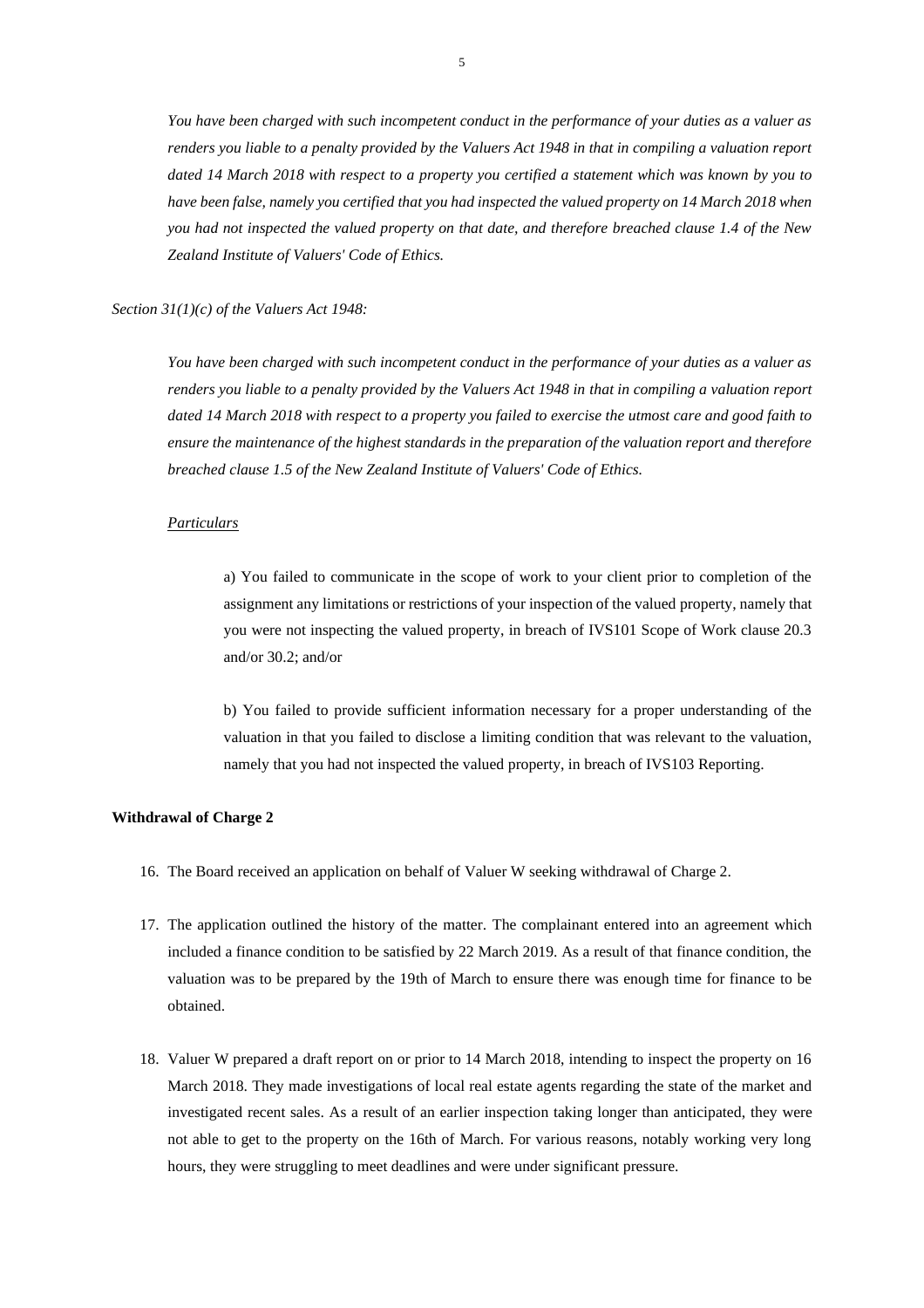19. To meet the complainant's time frame, they made the decision to release the report which, although in hindsight they acknowledged was the wrong decision, their thinking was said to be as follows:

(i) The subject property was a vacant section.

(ii) They had previously inspected the subject property and had more recently driven past the subject property.

(iii) They knew the contour and its relative location in the subdivision.

(iv) They knew that the site had been prepared for building by removing the topsoil, laying of base course, extension of service connections and installation of perimeter fencing and two gates.

(v) They knew its current use and no improvements had been erected on site.

(vi) They had spoken to a local agent who was aware that this land was being sold privately.

(vii) The Sale and Purchase Agreement confirmed the purchase was for 'bare land' and there was no reference to any temporary structures. There was no inclusion of any buildings or other conditions regarding any lease in the agreement.

20. The application before the Board referred to the duplication of charges and that Charge 1, adequately covered the matter. A previous decision of the Board was cited as an example of charges that were duplicated and leave was subsequently sought and granted to withdraw charges in that matter because of duplication. A further citation in support referred to the matter of *Faris v Medical Practitioners Disciplinary Committee* [1993] 1 NZLR60 5 where it was stated in the judgment:

> *'Duplication of charges is undesirable, indeed unacceptable and while I can accept that there is a distinction between the first and second paragraphs, there is also a similarity which gives rise at least to a suggestion of duplication ... '*

- 21. There are matters in the report of Valuer W that could have been dealt with better under Charge 2, which was an alleged breach of 1.5 of the New Zealand Institute of Valuers' Code of Ethics relating to the maintenance of the highest standards in the preparation of a valuation report. Re-issuing a report without referencing the distinction between the first and second report and, it would appear, not undertaking a full file preparation such as a current search of the title would also have been relevant for Board consideration.
- 22. Notwithstanding the above, the Board noted that these additional matters identified by the Board were not set out in the Particulars of Charge 2, the pertinent matter being a reference to the inspection of the property which was encapsulated in Charge 1.
- 23. Initially, the New Zealand Institute of Valuers (NZIV) objected to the application on behalf of Valuer W.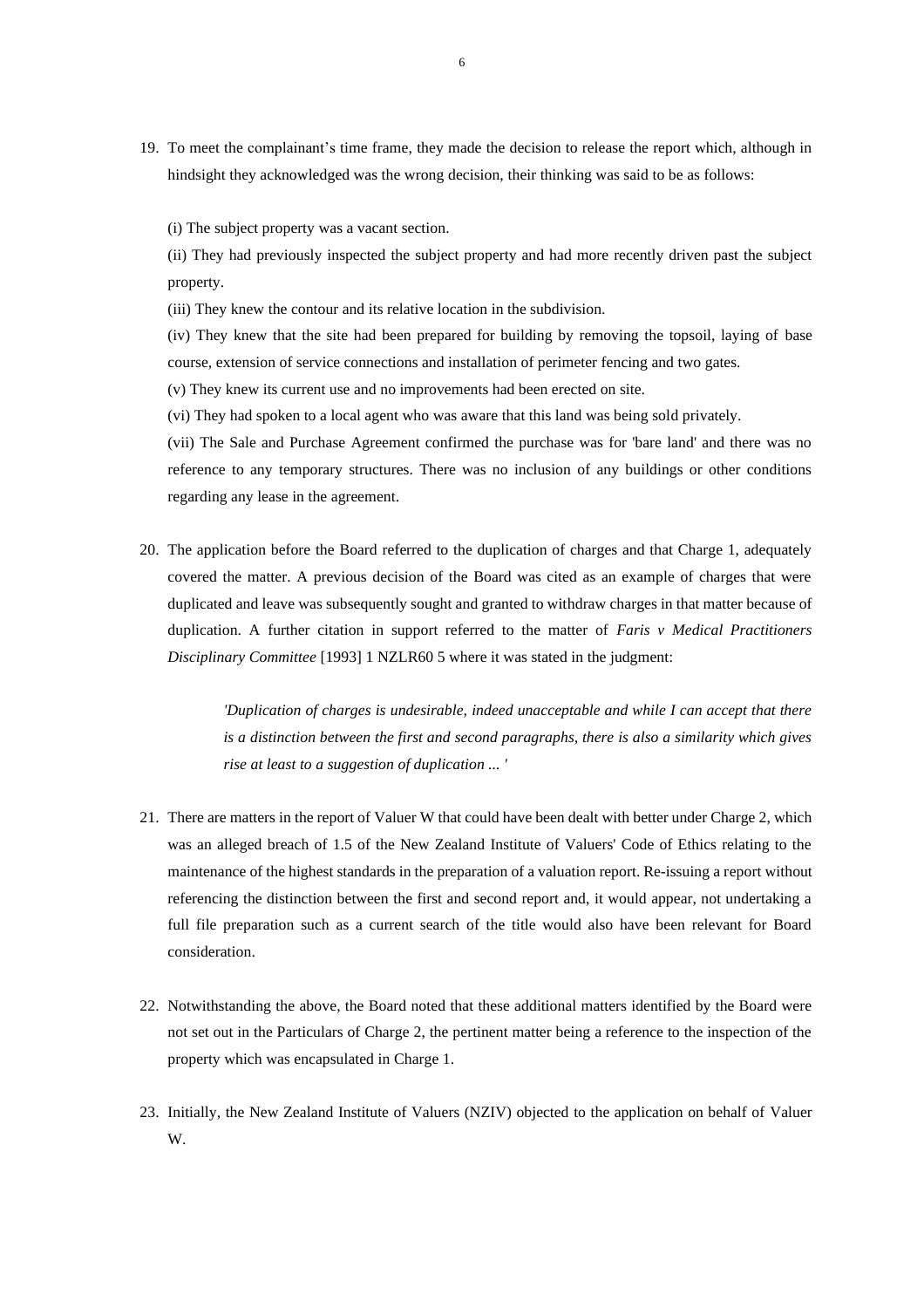24. On 29 November 2019 a Memorandum of Understanding was agreed between the NZIV and Valuer W for consideration of the Board. The notable points are:

(i) Valuer W will plead guilty to Charge 1 in the Notice to Valuer.

(ii) The NZIV will then seek leave of the Board to withdraw Charge 2 in the Notice to Valuer. (iii) Valuer W acknowledges that the withdrawal of Charge 2 by the NZIV, if allowed by leave of the Board, does not reflect an inability to prove Charge 2.

(iv) Rather, the parties agree that the withdrawal of Charge 2 is in the interests of resolving the prosecution short of a defended hearing, which confers time and cost benefits to the profession, the NZIV and the Board.

(v) Following the entry of a guilty plea to Charge 1 by Valuer W, the parties will proceed to a penalty hearing before the Board on a date to be confirmed.'

25. The Board accepted the guilty plea of Valuer W to Charge 1 and gave leave for the withdrawal of Charge 2. Charge 2 was withdrawn.

# **Penalty and Cost Hearing**

26. The matter then proceeded to a Penalty and Cost Hearing on the same day, 2 December 2019.

#### **Submissions on Penalty for the NZIV**

- 27. The factual basis for imposing a penalty were outlined in the investigation report of 31 January 2019 and the supplementary peer review of Valuer 1, filed with the Board on 29 November 2019.
- 28. The NZIV set out background information, much of which has been encapsulated in the background information above.
- 29. From the perspective of penalty, it is relevant to consider, the original investigation bundle, the later peer review by Valuer 1 for the NZIV and the events that unfolded up to Valuer W entering a guilty plea on Charge 1.
- 30. The Board noted that Valuer 1 confirmed there were breaches of Clause 1.4 and 1.5 of the Code of Ethics by certifying a date of inspection of 14 March 2018 which the valuer knew to be false. Valuer 1stated in his review:

*"By certifying a date of inspection of 14 March 2018 (Page 6 of the Valuation Report) the valuer has made a statement knowing such to be false. By their own admission therefore Valuer W has been in breach of Clause 1.4 and in my opinion has further breached Clause 1.5 through behaviour which brings into disrepute the valuation profession as a whole."*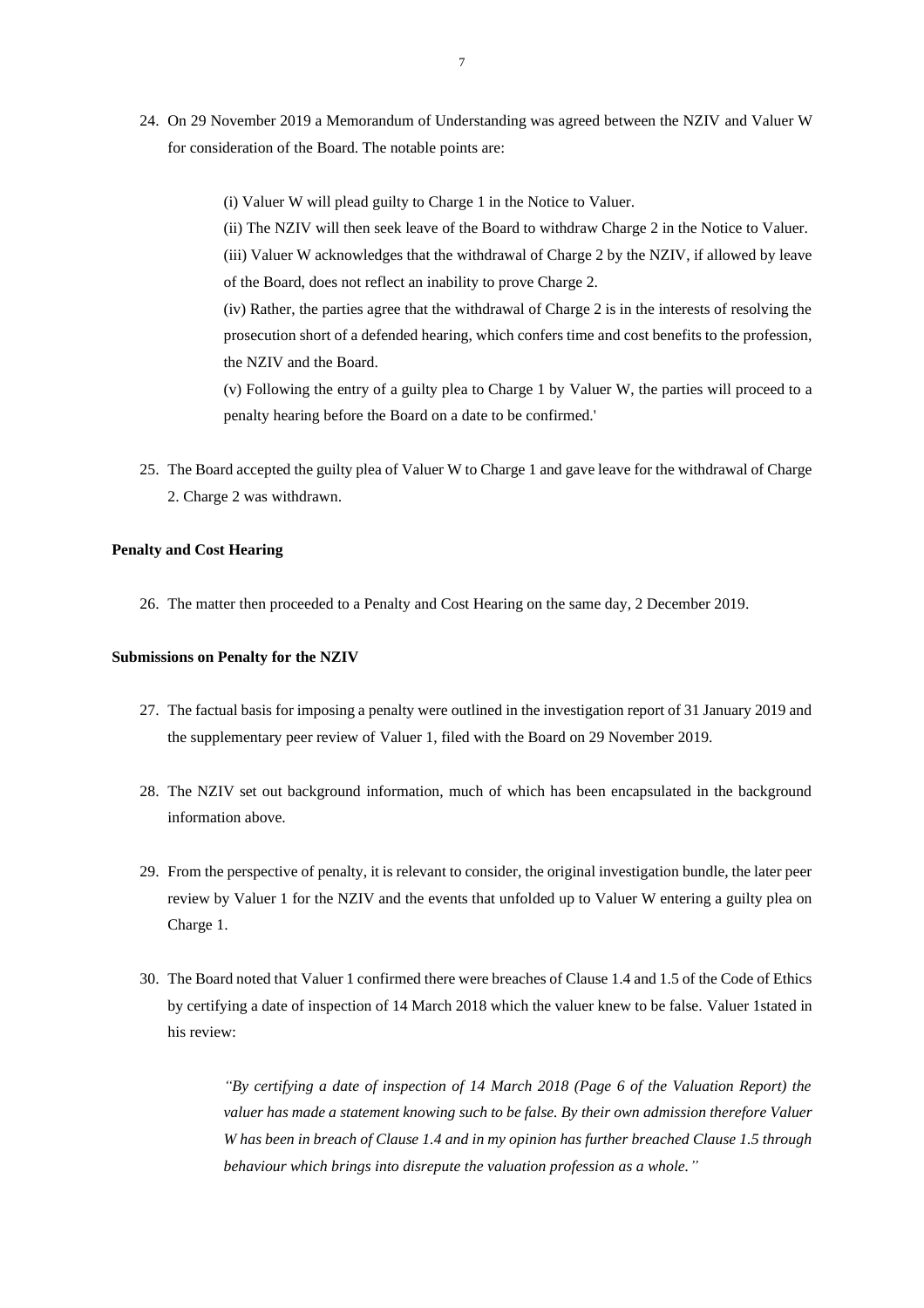- 31. Valuer 1 also made reference to the potential for a breach of Clause 2.2 for a conflict of interest, but that matter was not pursued and is not a matter that the Board considered.
- 32. The aggravating features were outlined for the NZIV said to be:

*(i) The complainant's initial suspicion that Valuer W had not inspected the property which Valuer W did not acknowledge in their original discussions or in correspondence. (ii) Valuer W acknowledging that there was a significant error. (iii) An attempt of deception to cover up the fact of the non-inspection which was inconsistent with what they had agreed to in the Scope of Works, and (iv) Not explaining to the complainant their inability to inspect the property and their slow acknowledgement of the non-inspection when confronted by her.*

- 33. The submission for the NZIV was that these were serious errors of judgment and practice. Citing a Board decision where a penalty of reprimand and a fine of \$4,000 was imposed, the NZIV submitted that this matter was more serious as the valuer in question was said to be characterised by mere gross negligence whereas, in Valuer W's case, the misconduct was deliberate.
- 34. In mitigation, the NZIV accepted that:

*(i) Valuer W has had no previous charges against them as a registered valuer and has been an associate of the New Zealand Institute of Valuers for 32 years and (ii) Valuer W has resolved the prosecution matter short of a defended hearing.*

### **Submissions on Penalty for Valuer W**

- 35. The factual matters were outlined and were not in dispute. Valuer W acknowledged the error of judgment as a result of high work pressures and their commitment to provide the best service to clients.
- 36. In mitigation, for Valuer W it was submitted that:

 "*(a) The complainant has not suffered any financial loss as a consequence of the valuation; (b) They have an exemplary record as a registered valuer, is respected by their peers and has not had any sanctions for misconduct from the governing bodies prior to this charge; (c) They are very remorseful over this matter; (d) There is no dispute over the valuation of the property. Subsequent sales support the value assessed in the report.'*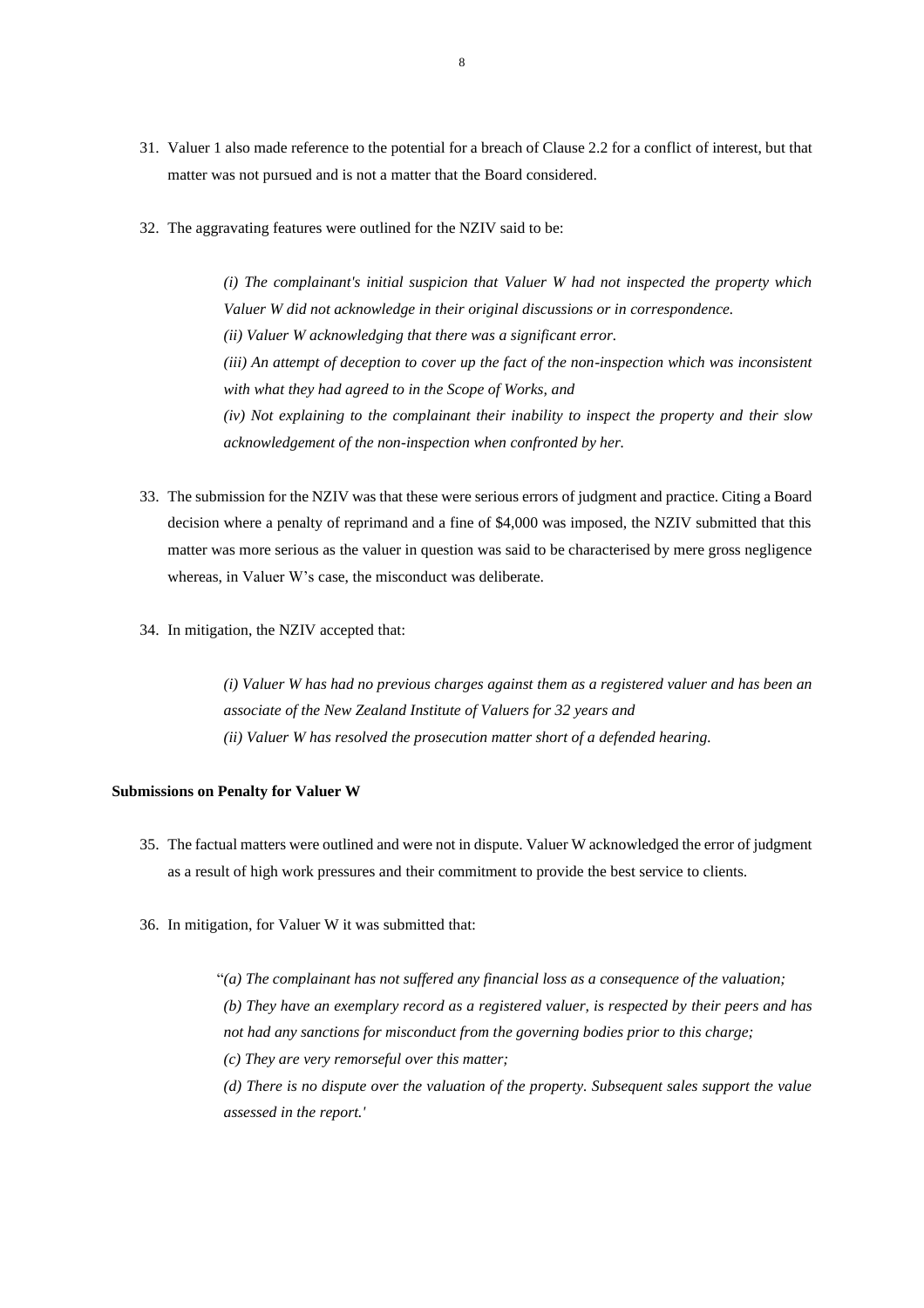- 37. With respect to previous decisions by the Valuers Registration Board in relation to penalties imposed on ethical matters, Counsel for Valuer W referred to previous decisions of the Board, which were argued to be comparative.
- 38. A further Board reference was cited in which the valuer in question was found guilty of a gross over valuation and unethical conduct, there was a sanction and a fine of \$7,000.
- 39. The Board noted that two reports under the same instruction and with different dates were in the hands of the client, containing different valuation figures with no explanation as to how the difference occurred.
- 40. The submission for Valuer W was that a reprimand and a fine of between \$1,000 and \$2,000 was appropriate.

#### **Costs**

41. For the NZIV, it was submitted that costs had been properly incurred and that a sum of \$12,858.26 was sought, representing 50% of the total costs incurred on both charges. Full details of the Schedule of Costs were provided to the Board. Valuer W accepted that 50% of costs were appropriate.

### **Statement of Valuer W**

- 42. Valuer W appeared and read out their statement to the Board. None of the matters outlined were disputed. Valuer W accepted a poor error of judgement and stated that they had no intent to deceive the complainant and their overriding motivation was to meet the client's deadline. This was the sole reason for their actions.
- 43. Valuer W stated that they had no premeditation or intent and that they were simply overwhelmed with the pressure of work and struggling to keep faith with their clients. They accepted that their decision was wrong, and they were disappointed in their subsequent actions, given the trust bestowed on them by their standing and as a mentor to younger valuers. They confirmed a formal apology was made to the complainant and they sincerely apologised to the Board and the profession. They stated that they were particularly concerned about the impact on the graduate valuer who currently works closely with them. They acknowledged that this would also have an impact on their appointment to industry bodies.
- 44. In summary, Valuer W considered that they had let themselves down, the profession and their client. They accepted that they were over committed and needed to effectively manage through delegation their work and learning to say no to unrealistic expectations.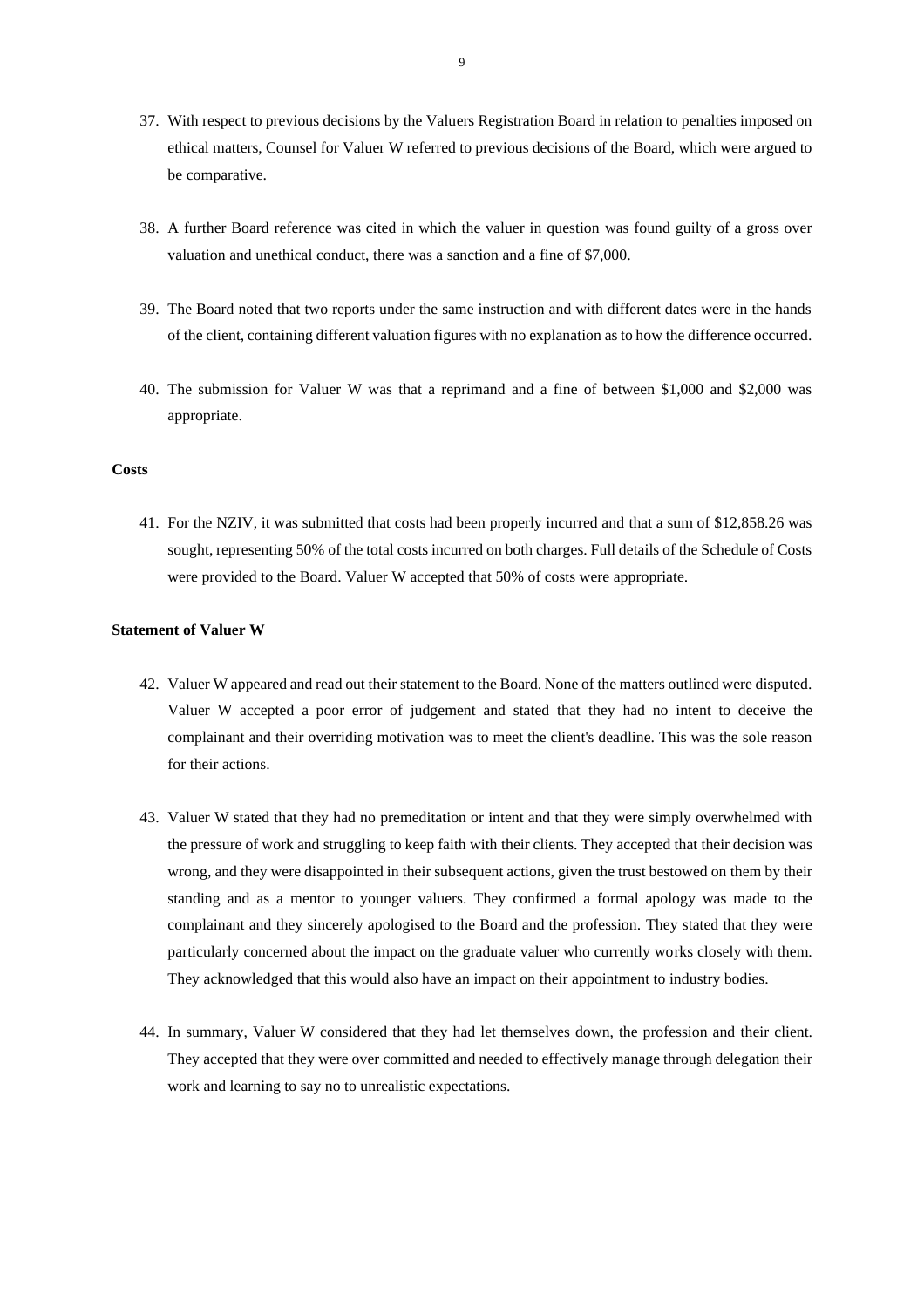45. The Board having considered the submissions for the NZIV and for Valuer W, particularly noting the statement by Valuer W, their appearance before the Board to acknowledge their error of judgment and the genuineness of their remorse, issued the following oral judgement at the conclusion of the hearing:

## *'Valuers Registration Board - Oral Decision*

- *1. Valuer W prepared a valuation report dated 14 March 2018 of a property. The report was prepared for the complainant, who queried whether they had inspected the property, as they had circled the wrong lot in their report. In later correspondence Valuer W admitted that they had not inspected the property on the date stated in the report. The property was a vacant site that they had inspected in the past and more recently driven past based on other enquiries they had made, they knew the land was still vacant though prepared for building by removal of topsoil, laying of base course, extension of service connections and installation of perimeter fencing. Valuer W made a written apology to the complainant on 6 December 2018. A complaint had already been made on 12 July 2018.*
- *2. The matter was investigated, and the Board referred the matter to an inquiry. Two charges were drawn.*
- *3. Valuer W has pleaded guilty to Charge 1, that they breached Clause 1.4 of the New Zealand Institute of Valuers Code of Ethics by certifying a statement which was known to be incorrect.*
- *4. On 23 October 2019 Valuer W made an application seeking dismissal of Charge 2 on the basis that it was a duplication of Charge 1. This was opposed by the New Zealand Institute of Valuers. Had the guilty plea not been entered on Charge 1, the matter would have proceeded on both charges.*
- *5. In a Memorandum of Understanding between the New Zealand Institute of Valuers and Valuer W, dated 29 November 2019, it was recorded that Valuer W would plead guilty to Charge 1 and then the New Zealand Institute of Valuers would seek leave to withdraw Charge 2. This has occurred and the Board approved withdrawal of Charge 2.*
- *6. The matter has proceeded on the basis of a Penalty and Cost hearing at which the Board has heard submissions for the New Zealand Institute of Valuers and for Valuer W.*
- *7. The Board accepts that this was an uncharacteristic lack of judgement on the part of Valuer W, made under pressure and for which they are remorseful and regrets.*
- *8. To their credit they have appeared today and made an apology to the Board and to the profession which on behalf of the Board is accepted.*